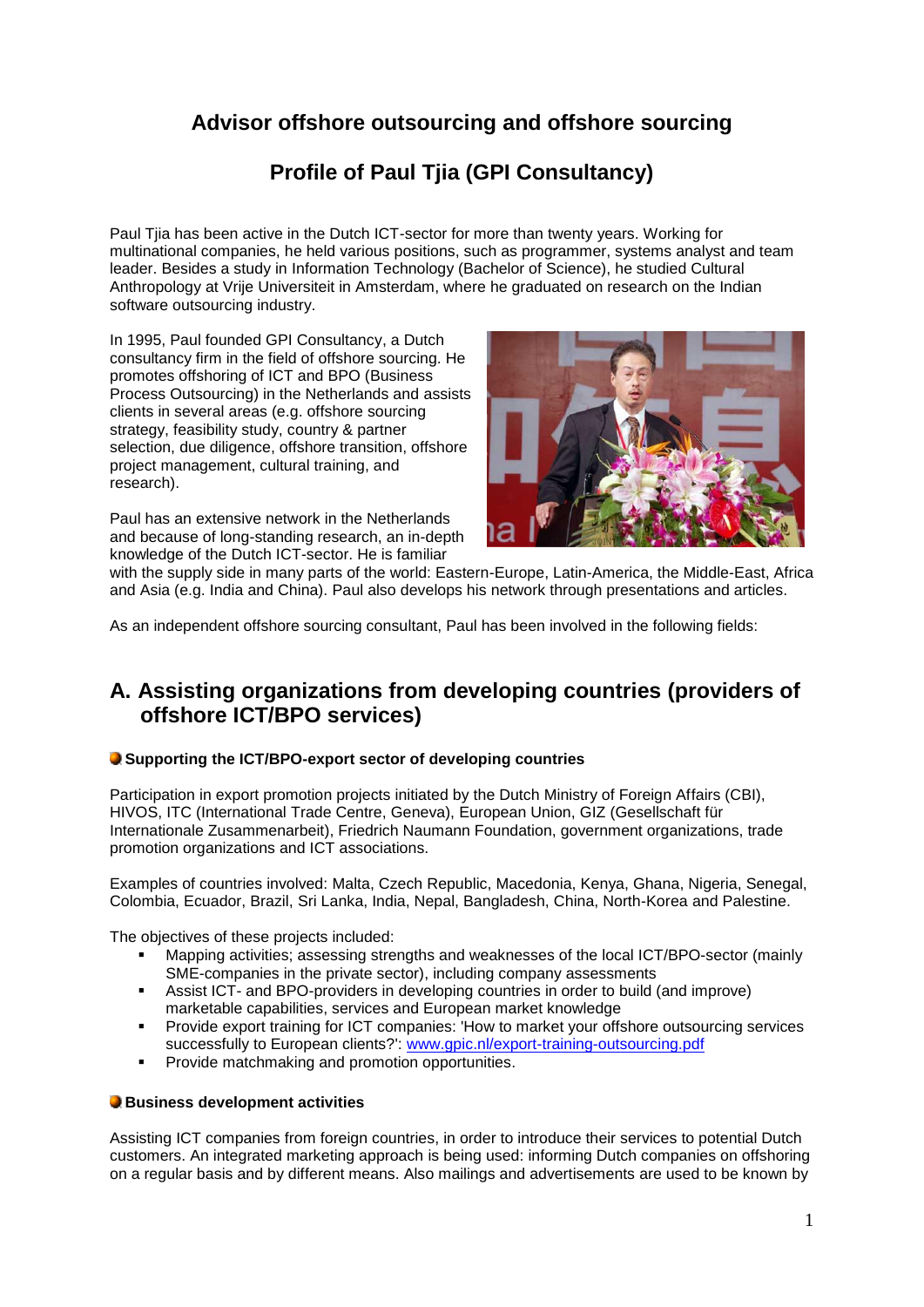potential clients, and telemarketing activities are conducted through specialized agencies. These marketing and sales activities in the Netherlands are supported by various public activities, such as seminars, study tours and press coverage.

### **Organizing general seminars on offshoring**

Since the year 2000, full-day and half-day seminars on offshoring were organised. Large-scale marketing actions are used to attract participants. With speakers on different topics, they include Dutch case studies on a range of countries (e.g. India, Czech Republic, Romania, Ukraine, Malta, Bulgaria, Russia, Bangladesh, Serbia, Malaysia, Palestine, China).



An example is the Amsterdam-event on 22 March 2016.

Around 80 Dutch visitors attended this ICT-seminar, and information was presented related to Bangladesh, Palestine and Kenya. For an impression of a similar seminar, see: [www.youtube.com/watch?v=5RXiBTRt4KY](http://www.youtube.com/watch?v=5RXiBTRt4KY)

### **Organizing ICT/BPO study tours**

Offshore ICT/BPO-missions took place on a regular basis, and to various countries. The goal of these missions is to give the European participants detailed information about offshoring, and especially about the opportunities in a certain country. The business delegation will visit several local service providers in one or more cities. A trip will have an informal character, with a visit to a university, an ICT-Park and also with some attention to cultural and tourist elements. Large-scale marketing actions are being used to attract participants.

Examples of matchmaking and promotional activities, organized by us for a Dutch audience:

- [Dutch-Palestinian Bilateral Forum in The Hague](http://www.gpic.nl/Dutch-Palestinian-ICT.pdf)
- [ICT-mission to Bangladesh](http://www.gpic.nl/BD-tour2012.pdf)
- [Trade fair participation CeBIT Hannover](http://www.cbi.eu/cebit2016)
- **ICT-mission to Israel and Palestine**
- [Business mission to Pyongyang, North Korea](http://www.gpic.nl/NKtourMay16.pdf)
- [ICT-mission to Kathmandu, Nepal](http://www.gpic.nl/Nepal-trip.pdf)
- [ICT/BPO-mission to Paramaribo, Surinam.](http://www.gpic.nl/Surinamereis.pdf)

### **Arranging press coverage**

In order to promote offshore sourcing in the Netherlands, our consultants are involved in writing articles in Dutch ICT and business magazines and in assisting journalists. Sofar, more than 100 articles in the Dutch language have been published: [www.gpic.nl/category/articles/?v=articles.](http://www.gpic.nl/category/articles/?v=articles)

Some articles in the English language:

- [Palestine and ICT Offshore Sourcing -](http://www.gpic.nl/Outsourcing-Palestine-CSR.pdf) Corporate Social Responsibility
- [North Korea: An Up-and-Coming IT-Outsourcing Destination](http://38north.org/2011/10/ptjia102611)
- [The Next India \(outsourcing challenges\)](http://www.thebrokeronline.eu/en/articles/The-next-India)
- [ICT demand & supply organizations](http://www.gpic.nl/demand-supply.pdf)
- [China: an Upcoming IT Offshore Destination](http://www.gpic.nl/chinconn.pdf)
- **[Offshore outsourcing to Nepal](http://www.gpic.nl/Nepal-trip.pdf)**
- [The Software Industry in Bangladesh and its Links to The Netherlands.](http://www.ejisdc.org/ojs2/index.php/ejisdc/article/viewFile/79/79)